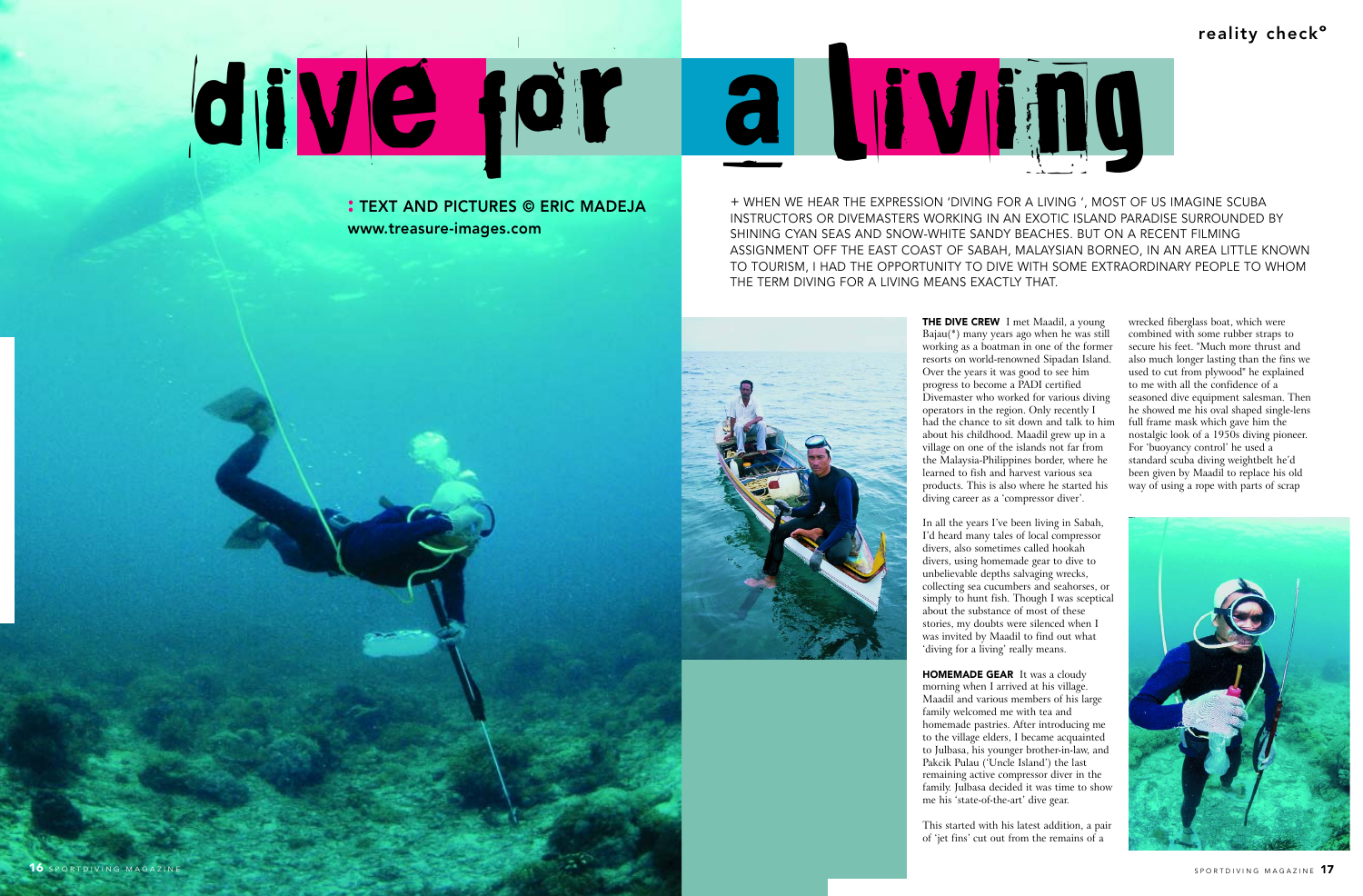# reality check**º**

an emergency situation, he just would need to pull the hose three times to signal Pakcik Pulau to pull him straight up to the surface. A thought which stressed me even more, considering the extensive nitrogen levels that must be in his bloodstream after being submerged

for more than one hour at the time. After inquiring about his knowledge and fears of decompression sickness, he clarified that the low pressure of their small compressor limited them to a maximum depth of (only?) 90 feet (27 metres). Unfortunately big fish and valuable shells have become hard to find in shallow water these days and the high demand and rising prices for certain seafood has encouraged some compressor divers to take great risks. "It forces them to use powerful compressors and to dive to depth of 150 feet (45 metres) and more!" Pakcik Pulau elaborated.

"Do accidents occur?" I asked. "Of course, everyone knows at least a friend or relative who has died in the past from compressor diving activities! That's just

**DANGERS AND FEARS** Reading my troubled eyes, Julbasa explained that compressor failures very rarely occur. In



metal tied to it. "Essential and of great importance", he added, "are the woollen cap and a skin suit to prevent heat loss and a pair of (gardener) gloves to protect from the sharp spines of caught fish and lobsters". Other important tools for the job are a homemade *panah* (speargun) and a mesh net to collect speared fish and other valuable items such as shells and sea cucumbers. He'd made a 'helmet' from an old automobile tire with a Toshiba underwater torch strapped to it to allow him to hunt for night active creatures. How amazing!

However, most impressive to me was the

small boat they utilized as a base. Simply by using a 'water pump' engine connected to the boat's propeller by a long shaft, the little craft could achieve speeds greater than 25 knots. What is even more remarkable is that the same water-pump engine was also running the homemade diving compressor which I found to be traced back to an airconditioner his uncle managed to acquire from a local car workshop! The only air supply the diver had during collecting and hunting came from a half-inch wide (2.5 centimetre) and 150 feet long (45 metre) plastic hose running from the compressor outlet directly into the divers. the way it is". Luckily today the Navy would provide a recompression chamber for free to local divers who got the bends. Much better than in the old days when the traditional way of 'recompression' was to bury the diver in the sand up to the neck, and leave him there for a few days until the symptoms and pain disappeared. When I asked him about the success rate of his ancestors' healing practices, his reply was simple: "Sometimes it helped, sometimes not"!

I came to the island to do some filming and try local style compressor diving myself, but by this point in the

conversation, I envisioned myself buried on the beach and left behind to dry like salted fish.

### HE'D MADE A 'HELMET' FROM AN OLD AUTOMOBILE TIRE WITH A TOSHIBA UNDERWATER TORCH STRAPPED TO IT TO ALLOW HIM TO HUNT FOR NIGHT ACTIVE CREATURES. FROM<br>
FROM<br>
TORC

#### **SODIUM CYANIDE OR COCONUT MILK**

**POWDER?** "Let's talk about your target species", I suggested, swiftly changing the topic. As it turns out, they usually dive at night and spear sleeping reef fish and collect nocturnal species such as lobsters, shells and crabs. Some other compressor divers would dive at daytime and use *sujum* (sodium cyanide) to stun their prey, which would be sold to the very lucrative live reef fish trade for seafood restaurants and aquarium fish collectors.

I heard about the illegal practice of using sodium cyanide but I've never actually seen anybody doing it. Sodium cyanide is



used to catch fish alive, but also kills coral polyps and other living creatures it settles on, which devastates reefs.

"How do they do it and if there are such big profits to make, why aren't you doing it?" I had to ask to satisfy my curiosity. "We stopped doing it some years ago, after we saw the destruction it caused to the reefs surrounding our island. My brother-in-law Maadil learnt a lot becoming and working as a Divemaster. He shared his knowledge about the symbiotic relationships in the sea and made us understand how important it is for future fish stocks to have a healthy

coral reef" Julbasa stated. "If you want, I will show you how it works and you can take some pictures!" he offered after recognizing my interest in that illegal hunting practice. "But we don't want to use any *sujum*, we will use coconut milk powder instead. Looks the same, but won't destroy anything!" he added to my astonishment.

**BITE THE HOSE!** Within minutes we were out on the reef. Julbasa placed the hose in his mouth and explained; "You have to bite the hose with your teeth to regulate the air flow. As soon you get deeper, pull the hose once and signal Pakcik Pulau to increase the air pressure. Any excess air will automatically escape your mouth. I will go first." He grabbed his speargun, the mesh net and the bottle



with the mock-cyanide and disappeared beneath the boat. Equipped with conventional scuba gear and my camera, I followed him to a small reef at a depth of about 45 feet (14 metres).

His finning technique appeared to be quite different from what I had expected. Treading the water with powerful bicyclekicks which propelled him forward with astonishing accuracy and speed, he showed me his hunting skills by spearing various fish before he finally staged the promised coconut milk powder attack on a squaretail coral grouper, so I could take some pictures.



Upon surfacing it was finally my turn to chew on that old rubber air hose. Without my BCD or Regulator and with fiberglass fins strapped to my bare feet, I sunk to the bottom of the reef like a rock. The whirlpool like experience inside my mouth made things worse and I had to concentrate hard not to lose my only source of air. I struggled to control my movements and it took just 15 minutes and the mild current had drifted me away from the reef into the blue. Thus ended my short-lived career as compressor diver.